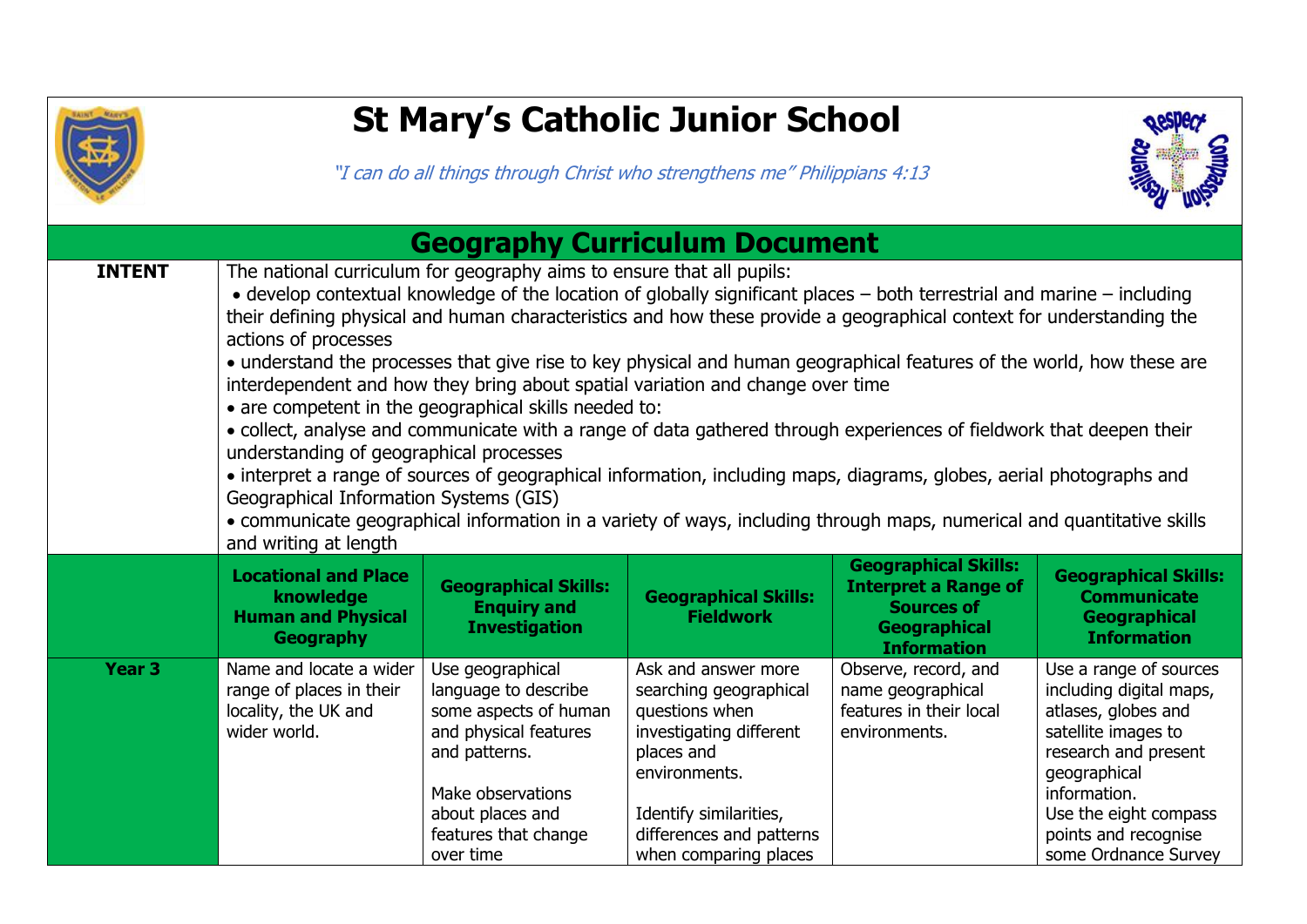|                   |                                                                                                                                                |                                                                                                                                                                                                                                                                                                                                                       | and features.                                                                                                                                                                                                                                |                                                                                                                                                                                     | symbols on maps.                                                                                                                                                                                                                                                                  |
|-------------------|------------------------------------------------------------------------------------------------------------------------------------------------|-------------------------------------------------------------------------------------------------------------------------------------------------------------------------------------------------------------------------------------------------------------------------------------------------------------------------------------------------------|----------------------------------------------------------------------------------------------------------------------------------------------------------------------------------------------------------------------------------------------|-------------------------------------------------------------------------------------------------------------------------------------------------------------------------------------|-----------------------------------------------------------------------------------------------------------------------------------------------------------------------------------------------------------------------------------------------------------------------------------|
| Year 4            | Name and locate a wider<br>range of places in their<br>locality, the UK and<br>wider world including<br>some globally significant<br>features. | Use geographical<br>language to identify and<br>explain some aspects of<br>human and physical<br>features and patterns.<br>Describe how features<br>and places change and<br>the links between<br>people and<br>environments.                                                                                                                         | Ask and respond to<br>more searching<br>geographical questions<br>including 'how?' and<br>'why?'<br>Identify and describe<br>similarities, differences<br>and patterns when<br>investigating different<br>places, environments<br>and people | Observe, record, and<br>explain physical and<br>human features of the<br>environment                                                                                                | Use a range of sources<br>including digital and<br>Ordnance Survey maps,<br>atlases, globes and<br>satellite images to<br>research geographical<br>information.<br>Recognise Ordnance<br>Survey symbols on maps<br>and locate features<br>using four-figure grid<br>references.   |
| Year <sub>5</sub> | Name and locate an<br>increasing range of<br>places in the world<br>including globally and<br>topically significant<br>features and events     | Use geographical<br>language to identify and<br>explain key aspects of<br>human and physical<br>features and patterns as<br>well as links and<br>interactions between<br>people, places and<br>environments.<br>Demonstrate<br>understanding of how<br>and why some features<br>or places are similar or<br>different and how and<br>why they change. | Ask and respond to<br>questions that are more<br>causal e.g. Why is that<br>happening in that place?<br>Could it happen here?<br>Recognise geographical<br>issues affecting people<br>in different places and<br>environments.               | Observe, measure, and<br>record human and<br>physical features using a<br>range of methods e.g.<br>sketch maps, plans,<br>graphs, and digital<br>technologies.                      | Use a range of maps<br>and other sources of<br>geographical information<br>and select the most<br>appropriate for a task.<br>Demonstrate an<br>understanding of the<br>difference between<br>Ordnance Survey and<br>other maps and when it<br>is most appropriate to<br>use each. |
| Year <sub>6</sub> | Name and locate an<br>extensive range of<br>places in the world<br>including globally and<br>topically significant<br>features and events.     | Recognise patterns in<br>human and physical<br>features and understand<br>some of the conditions,<br>processes or changes<br>which influence these<br>patterns.<br>Explain some links and                                                                                                                                                             | Ask and respond to<br>questions that are more<br>causal e.g. What<br>happened in the past to<br>cause that? How is it<br>likely to change in the<br>future?<br>Make predictions and                                                          | Use a range of<br>numerical and<br>quantitative skills to<br>analyse, interpret and<br>present data collected<br>from fieldwork<br>observations,<br>measurements and<br>recordings. | Interpret a wider range<br>of geographical<br>information and maps<br>including scale,<br>projections, thematic,<br>and digital maps.<br>Recognise an increasing<br>range of Ordnance                                                                                             |